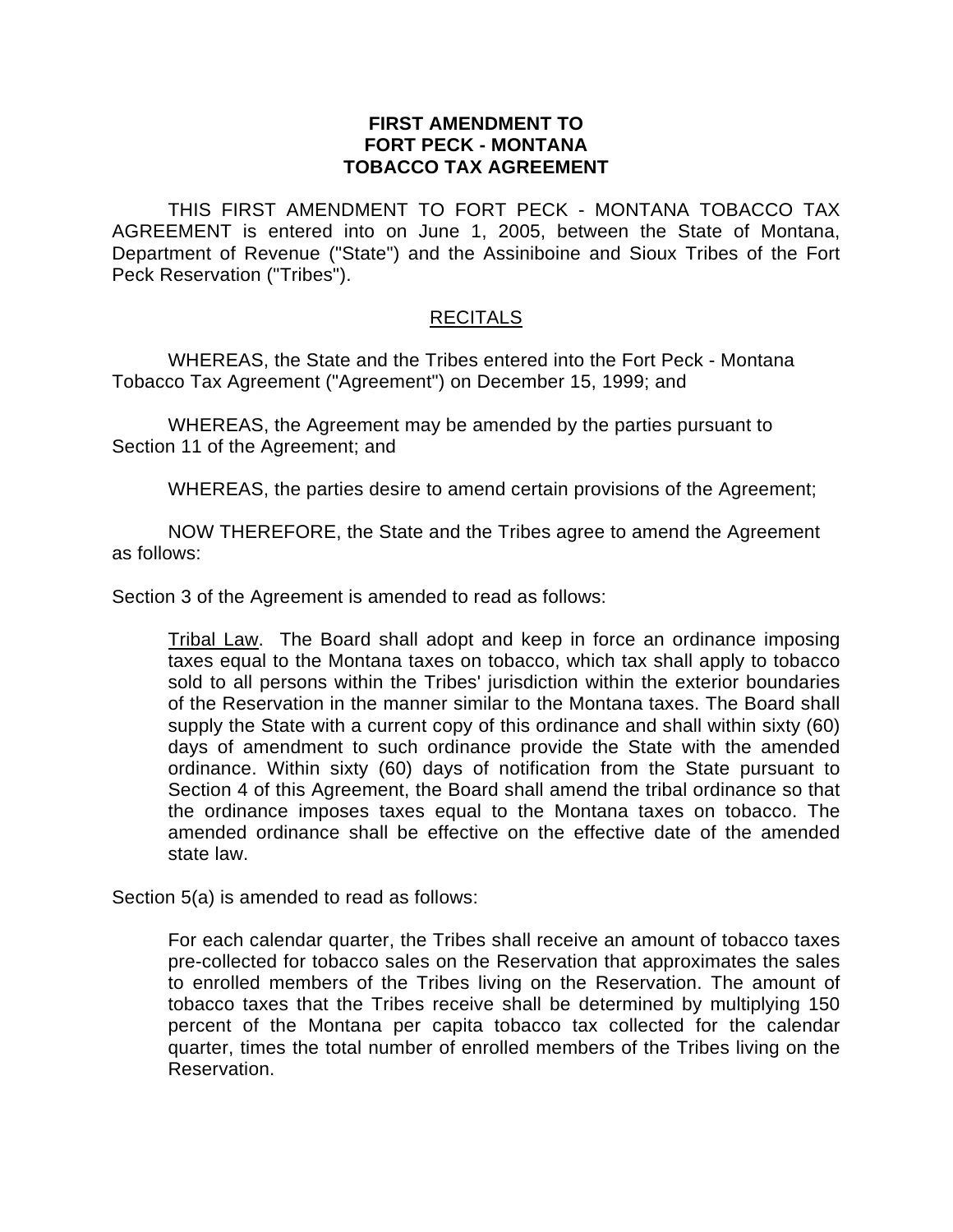The total number of enrolled members of the Tribes living on the Reservation shall be determined by the Tribes from the Tribes' official rolls, or from information maintained for the Tribes by the United States, along with other information necessary to determine place of residence. The Tribes shall certify to the State by March 31" of each year the number of enrolled members of the Tribes living on the Reservation as of January 1  $<sup>St</sup>$  of each calendar year. In the</sup> event that the Tribes do not certify the number of enrolled members of the Tribes living on the Reservation in any given year, the State may use the previous year's certification. Upon request of the State, the Tribes will authorize the State to review the information used by the Tribes to determine the number of tribal members living on the Reservation for auditing purposes as provided in Section 8 of this Agreement.

The Montana per capita tobacco tax is based on the net sum of tobacco taxes in all funds into which cigarette and tobacco taxes are deposited, subsequent to the deduction or addition of refunds, credits, and corrections.

Section 5(b) is amended to read as follows:

The State shall distribute the monies due to the Tribes under this Agreement no later than thirty (30) days from the end of each calendar quarter. The State shall include with each distribution a statement showing how the distribution was determined for that quarter, including specific information regarding the calculation used to arrive at the distribution. Distributions shall continue until the expiration or the termination of this Agreement as provided below or required by law. For the purposes of this Agreement, a calendar quarter begins on January I", April I", July 1  $<sup>St</sup>$ , and October 1<sup>st</sup> of each year.</sup>

Section 5(c) is amended to read as follows:

In the event of termination by either party prior to the end of the term, the State shall remit the full amount payable to the Tribes provided for in this Agreement for that period of time up to and including the effective date of the termination**.**  This obligation of the State shall survive any termination of this Agreement.

Section 5(d) is amended to read as follows:

The remittance amount payable to the Tribes shall be in the form of a warrant issued by the State of Montana payable to the Tribes and mailed to the Chairman of the Board, unless the Tribes specify in writing that the State should remit payment in some other manner.

Section 6 is amended to read as follows:

Term. This Agreement shall be for a term of ten (10) years and one month, commencing June 1, 2005, and terminating June 30, 2015, subject to the renewal provision, as set forth in Section 11, unless terminated in writing by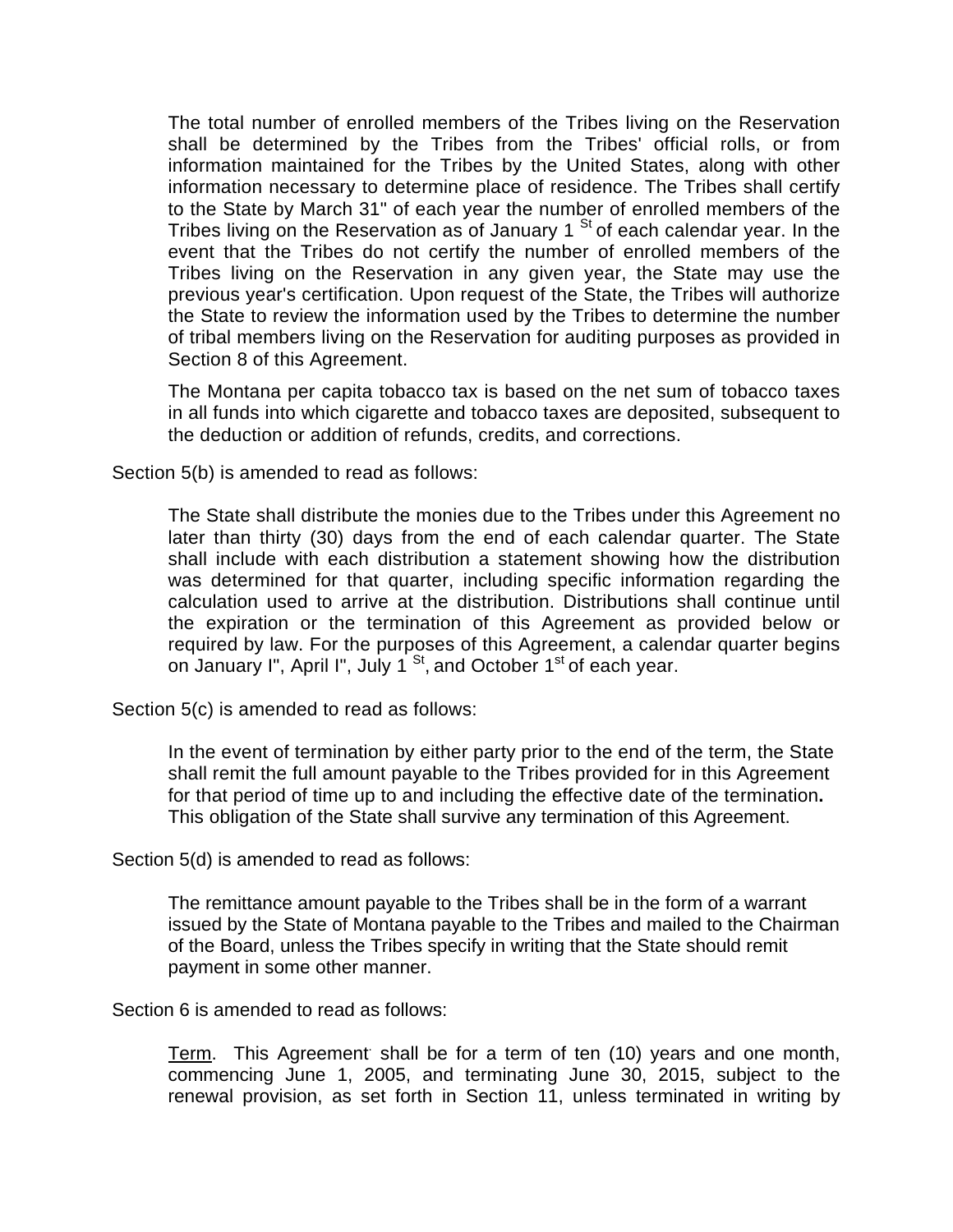either party, with or without cause, upon not less than thirty (30) days written notice to the other.

Section 13 is amended to read as follows:

Notices. All notices and other communications required to be given under this Agreement by the Tribes and the State shall be deemed to have been duly given when delivered in person or posted by United States certified mail, return receipt requested, with postage prepaid, addressed as follows:

a. To the Tribes:

 Chairman Fort Peck Tribal Executive Board P.O. Box 1027 Poplar, MT 59255

b. To the State:

 Governor's Office P.O. Box 200801 State Capitol Helena, MT 59620-0801

With copies to:

 Director of Revenue Montana Department of Revenue Room 455, Mitchell Building Helena, MT 59620 Attorney General 215 North Sanders Helena, MT 59601-1401

As required by Section 11 of the Agreement, the parties' signatures are set forth below. Except as expressly amended hereby, all terms and conditions of the Agreement remain in full force and effect.

Dated this 1<sup>st</sup> day of June, 2005.

STATE OF MONTANA ASSINIBOINE AND SIOUX TRIBES OF THE FORT PECK RESERVATION

/S/ BRIAN SCHWEITZER /S/ RAY K. EDER Brian Schweitzer **Ray K. Eder, Chairman** 

Governor **Fort Peck Tribal Executive Board**